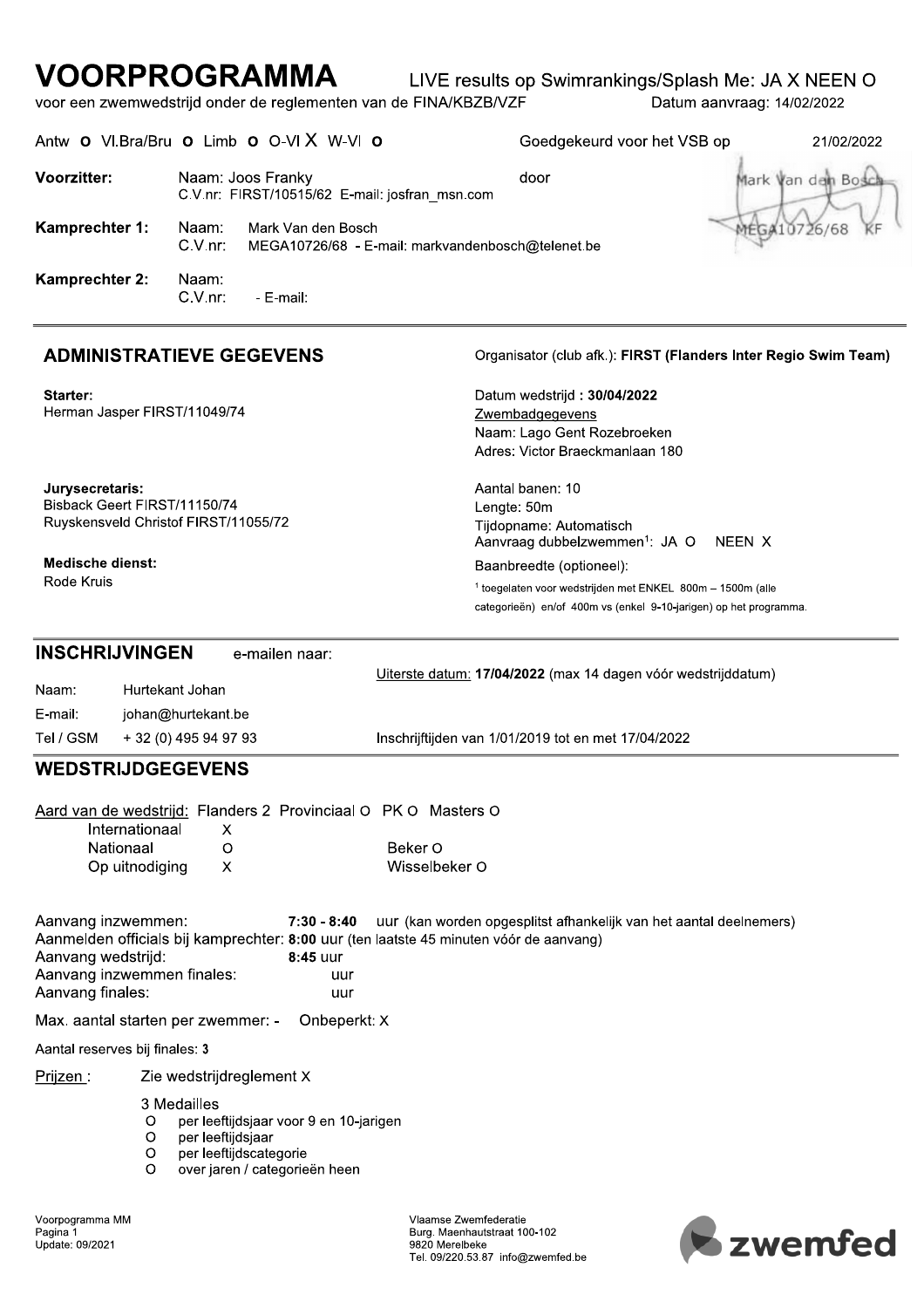## **NAAM VAN DE WEDSTRIJD:** FIRST Swimmeeting 2022

## zaterdag - voormiddag

| Wed.Nr. | Soort     | <b>Afstand</b>   | <b>Stiil</b> | $G$ eslacht <sup>1</sup> | Leeftijden                 |
|---------|-----------|------------------|--------------|--------------------------|----------------------------|
|         | Voorronde | 100 <sub>m</sub> | schoolslag   | Heren                    | $11 - 12 / 13 - 15 / 16 +$ |
| 2.      | Voorronde | 100 <sub>m</sub> | schoolslag   | Dames                    | $11 - 12 / 13 - 15 / 16 +$ |
| 3.      | Voorronde | 100 <sub>m</sub> | vlinderslag  | Heren                    | $11 - 12 / 13 - 15 / 16 +$ |
| 4.      | Voorronde | 100 <sub>m</sub> | vlinderslag  | Dames                    | $11 - 12 / 13 - 15 / 16 +$ |
| 5.      | series    | 200 <sub>m</sub> | rugslag      | Heren                    | $11 - 12 / 13 - 15 / 16 +$ |
| -6.     | series    | 200 <sub>m</sub> | rugslag      | Dames                    | $11 - 12 / 13 - 15 / 16 +$ |

De gemelde duur van een pauze is een richtlijn en kan aangepast worden ifv timing door de kamprechter.

<sup>1</sup> Gemengd is enkel toegelaten voor 9 en 10-jarigen. Een gemengde aflossingsploeg (ook bij de 9 en 10 jarigen) moet steeds 2 zwemmers hebben van elk geslacht.

Het programma zal verschijnen op volgende website en op de website van de Zwemfed:

- X https://www.firstmeeting.be
- X www.swimrankings.net

#### Categorie

- 9 en 10 iaar
- Cat A : 11 en 12 jaar  $\overline{a}$
- Cat B: 13 tot 15 jaar J.
- Cat C: 16 jaar en ouder

Finales : 8 beste tijden van de 100 m wedstrijden

#### Inschrijven met 50m - bad tijden

Startgelden: €7.00 / start. Te storten op rekeningnummer BE76 8905 3407 8796 van FIRST met vermelding "Club + FIRST Swimmeeting 2022"

De regels i.v.m. COVID-19 zullen tijdig worden medegedeeld aan de clubs.

Er wordt gewerkt met een vooraf samengestelde jury volgens de FINA/VZF sportreglementen zwemmen, deel II, punt 3.4. Het aantal opgegeven officials wordt dus vastgesteld bij de inschrijving en dan vergeleken met het vereiste aantal. De geselecteerde jury wordt vooraf verwittigd en dient ook aanwezig te zijn op het vereiste tijdstip. Eventuele vervangingen gebeuren spontaan door de club/official zelf en worden in voorkomend geval onmiddellijk doorgegeven aan de wedstrijdorganisatie.

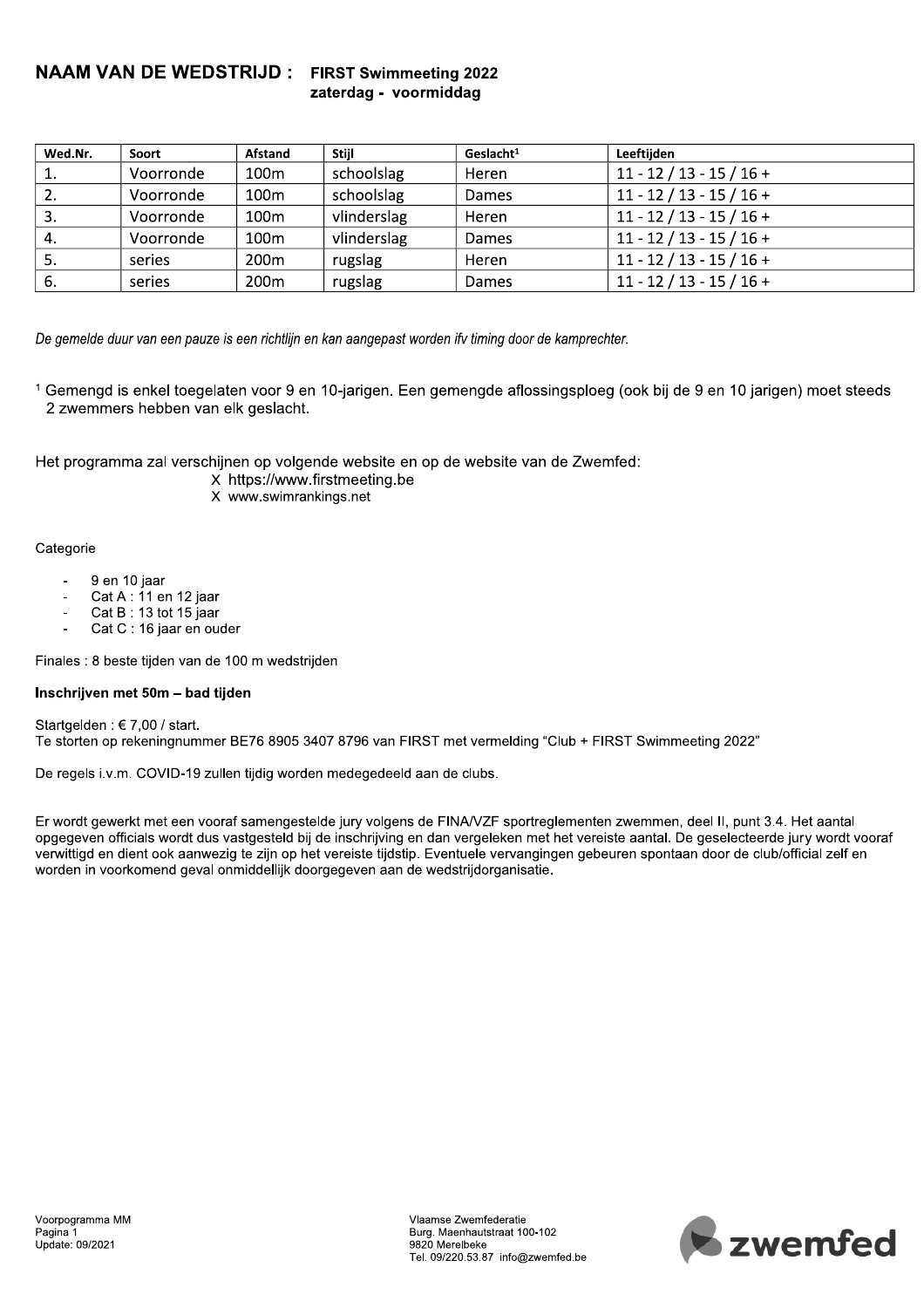## LIVE results op Swimrankings/Splash Me: JA X NEEN O

voor een zwemwedstrijd onder de reglementen van de FINA/KBZB/VZF Datum aanvraag: 14/02/2022

Antw O VI.Bra/Bru O Limb O O-VI X W-VI O Goedgekeurd voor het VSB op 21/02/2022 Voorzitter: Naam: Joos Franky door Mark Van den Bos C.V.nr: FIRST/10515/62 E-mail: josfran\_msn.com Kamprechter 1: Naam: Mark Van den Bosch 26/68 C.V.nr: MEGA10726/68 - E-mail: markvandenbosch@telenet.be Kamprechter 2: Naam: C.V.nr: - E-mail:

## **ADMINISTRATIEVE GEGEVENS**

Starter: Herman Jasper FIRST/11049/74

Jurysecretaris: Bisback Geert FIRST/11150/74

Rode Kruis

#### Organisator (club afk.): FIRST (Flanders Inter Regio Swim Team)

Datum wedstrijd: 30/04/2022 Zwembadgegevens Naam: Lago Gent Rozebroeken Adres: Victor Braeckmanlaan 180

Ruyskensveld Christof FIRST/11055/72

**Medische dienst:** 

Aantal banen: 8 Lengte: 50m Tijdopname: Automatisch Aanvraag dubbelzwemmen<sup>1</sup>: JA O NEEN X Baanbreedte (optioneel):

<sup>1</sup> toegelaten voor wedstrijden met ENKEL 800m - 1500m (alle categorieën) en/of 400m vs (enkel 9-10-jarigen) op het programma.

|           | <b>INSCHRIJVINGEN</b><br>e-mailen naar: |                                                               |
|-----------|-----------------------------------------|---------------------------------------------------------------|
| Naam:     | Hurtekant Johan                         | Uiterste datum: 17/04/2022 (max 14 dagen vóór wedstrijddatum) |
| E-mail:   | johan@hurtekant.be                      |                                                               |
| Tel / GSM | + 32 (0) 495 94 97 93                   | Inschrijftijden van 1/01/2019 tot en met 17/04/2022           |

## **WEDSTRIJDGEGEVENS**

|                                                              |                                                                                                           | Aard van de wedstrijd: Flanders 2 Provinciaal O PK O Masters O                                                                                                                                                    |
|--------------------------------------------------------------|-----------------------------------------------------------------------------------------------------------|-------------------------------------------------------------------------------------------------------------------------------------------------------------------------------------------------------------------|
|                                                              | Internationaal<br>X                                                                                       |                                                                                                                                                                                                                   |
| Nationaal                                                    | O                                                                                                         | Beker O                                                                                                                                                                                                           |
|                                                              | Op uitnodiging<br>X                                                                                       | Wisselbeker O                                                                                                                                                                                                     |
| Aanvang inzwemmen:<br>Aanvang wedstrijd:<br>Aanvang finales: | Aanvang inzwemmen finales:                                                                                | 13:00 - 14:10 uur (kan worden opgesplitst afhankelijk van het aantal deelnemers)<br>Aanmelden officials bij kamprechter: 13:30 uur (ten laatste 45 minuten vóór de aanvang)<br>14:15 uur<br>na wedstrijdnummer 10 |
|                                                              | Max. aantal starten per zwemmer: -                                                                        | Onbeperkt: X                                                                                                                                                                                                      |
| Aantal reserves bij finales: 3                               |                                                                                                           |                                                                                                                                                                                                                   |
| Prijzen :                                                    | Zie wedstrijdreglement X                                                                                  |                                                                                                                                                                                                                   |
|                                                              | 3 Medailles<br>O<br>per leeftijdsjaar<br>O<br>per leeftijdscategorie<br>O<br>avantaran Laataranatara haan | per leeftijdsjaar voor 9 en 10-jarigen                                                                                                                                                                            |

Vlaamse Zwemfederatie Burg. Maenhautstraat 100-102 9820 Merelheke Tel. 09/220.53.87 info@zwemfed.be

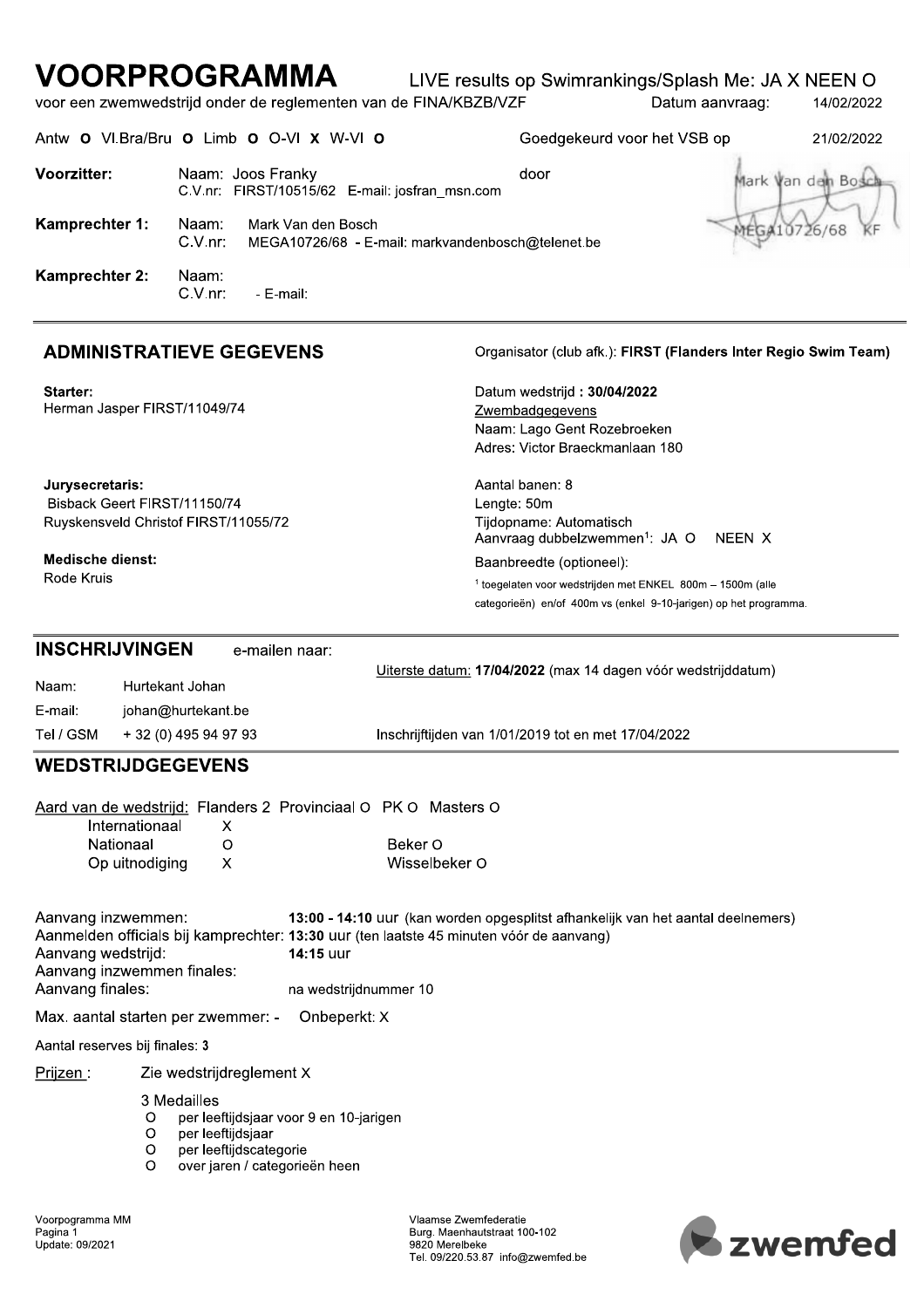## **NAAM VAN DE WEDSTRIJD:** FIRST Swimmeeting 2022

## zaterdag - namiddag

| Wed.Nr. | Soort  | Afstand          | <b>Stiil</b> | Geslacht <sup>1</sup> | Leeftijden                 |
|---------|--------|------------------|--------------|-----------------------|----------------------------|
| 7.      | series | 100m             | schoolslag   | Alle                  | 9/10/9/10                  |
| 8.      | series | 200 <sub>m</sub> | vrije slag   | Heren                 | $11 - 12 / 13 - 15 / 16 +$ |
| 9.      | series | 200 <sub>m</sub> | vrije slag   | Dames                 | $11 - 12 / 13 - 15 / 16 +$ |
| 10.     | series | 100 <sub>m</sub> | vrije slag   | Alle                  | 9/10/9/10                  |
|         | Pauze  |                  |              |                       |                            |
|         | Finale | 100 <sub>m</sub> | schoolslag   | Heren                 | $11 - 12 / 13 - 15 / 16 +$ |
| 2.      | Finale | 100m             | schoolslag   | Dames                 | $11 - 12 / 13 - 15 / 16 +$ |
| 3.      | Finale | 100 <sub>m</sub> | vlinderslag  | Heren                 | $11 - 12 / 13 - 15 / 16 +$ |
| 4.      | Finale | 100m             | vlinderslag  | Dames                 | $11 - 12 / 13 - 15 / 16 +$ |

De gemelde duur van een pauze is een richtlijn en kan aangepast worden ifv timing door de kamprechter.

<sup>1</sup> Gemengd is enkel toegelaten voor 9 en 10-jarigen. Een gemengde aflossingsploeg (ook bij de 9 en 10 jarigen) moet steeds 2 zwemmers hebben van elk geslacht.

Het programma zal verschijnen op volgende website en op de website van de Zwemfed:

- X https://www.firstmeeting.be
- X www.swimrankings.net

#### Categorie

- 9 en 10 jaar
- Cat A : 11 en 12 jaar  $\overline{\phantom{a}}$
- Cat B: 13 tot 15 jaar
- Cat C: 16 jaar en ouder

Finales : 8 beste tijden van de 100 m wedstrijden

#### Inschrijven met 50m - bad tijden

Startgelden: €7,00 / start. Te storten op rekeningnummer BE76 8905 3407 8796 van FIRST met vermelding "Club + FIRST Swimmeeting 2022"

De regels i.v.m. COVID-19 zullen tijdig worden medegedeeld aan de clubs.

Er wordt gewerkt met een vooraf samengestelde jury volgens de FINA/VZF sportreglementen zwemmen, deel II, punt 3.4. Het aantal opgegeven officials wordt dus vastgesteld bij de inschrijving en dan vergeleken met het vereiste aantal. De geselecteerde jury wordt vooraf verwittigd en dient ook aanwezig te zijn op het vereiste tijdstip. Eventuele vervangingen gebeuren spontaan door de club/official zelf en worden in voorkomend geval onmiddellijk doorgegeven aan de wedstrijdorganisatie.

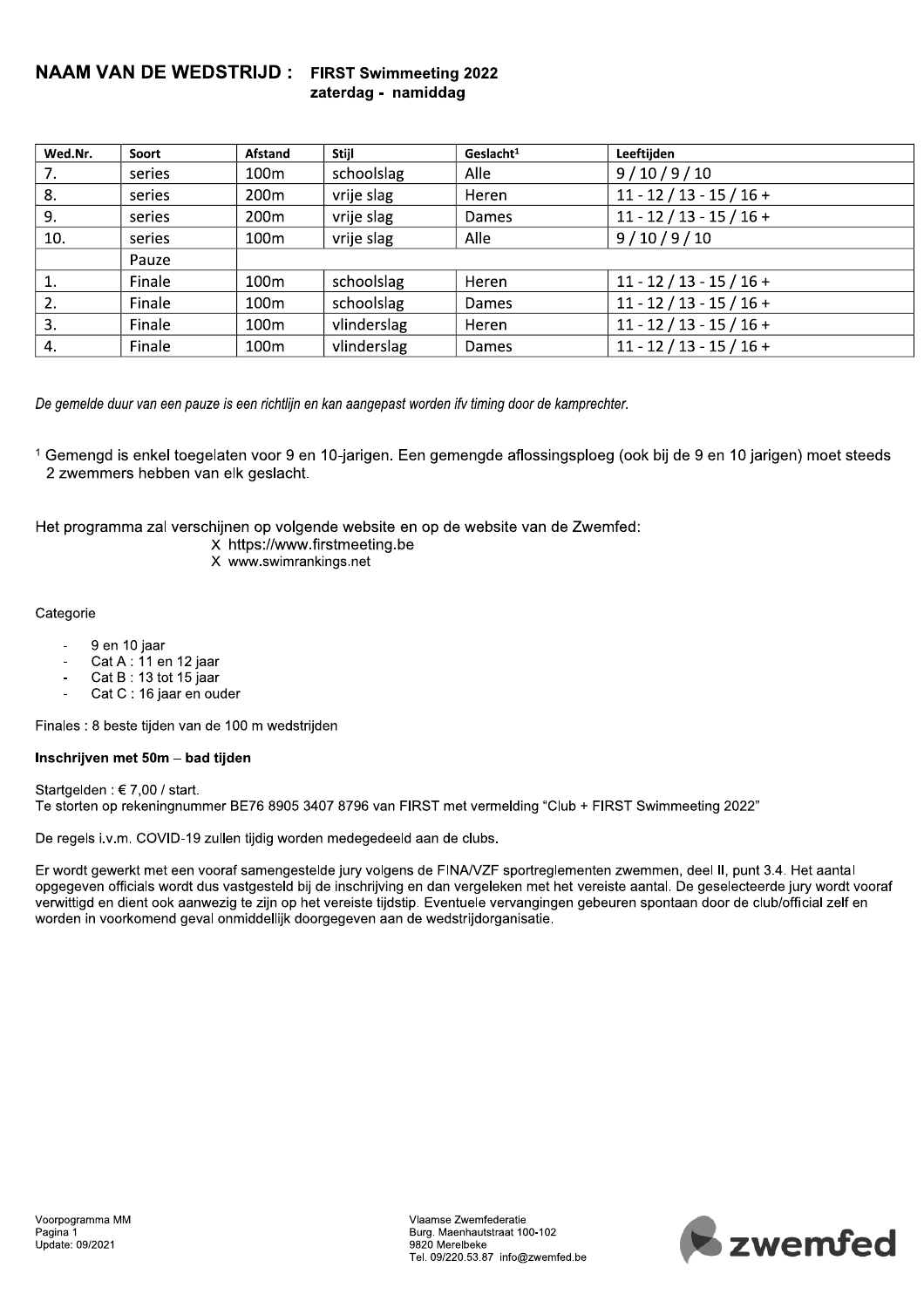## LIVE results op Swimrankings/Splash Me: JA X NEEN O

voor een zwemwedstrijd onder de reglementen van de FINA/KBZB/VZF Datum aanvraag: 14/02/2022

| Antw <b>O</b>         | VI.Bra/Bru O Limb O O-VI X W-VI O                                                              | Goedgekeurd voor het VSB op | 21/02/2022         |
|-----------------------|------------------------------------------------------------------------------------------------|-----------------------------|--------------------|
| <b>Voorzitter:</b>    | Naam: Herman Jasper<br>C.V.nr: FIRST/11049/74<br>E-mail: jasper.herman@telenet.be              | door                        | Mark Van den Bosch |
| Kamprechter 1:        | Mark Van den Bosch<br>Naam:<br>$C.V.nr$ :<br>MEGA10726/68 - E-mail: markvandenbosch@telenet.be |                             | /68                |
| <b>Kamprechter 2:</b> | Naam:<br>$C.V.nr$ :<br>- E-mail:                                                               |                             |                    |

## **ADMINISTRATIEVE GEGEVENS**

Starter: Joos Franky FIRST/10515/62

Jurysecretaris: Bisback Geert FIRST/11150/74 Ruyskensveld Christof FIRST/11055/72

Medische dienst: Rode Kruis

Organisator (club afk.): FIRST (Flanders Inter Regio Swim Team)

Datum wedstrijd: 1/05/2022 Zwembadgegevens Naam: Lago Gent Rozebroeken Adres: Victor Braeckmanlaan 180

Aantal banen: 10 Lengte: 50m Tijdopname: Automatisch Aanvraag dubbelzwemmen<sup>1</sup>: JA O NEEN X Baanbreedte (optioneel):

<sup>1</sup> toegelaten voor wedstrijden met ENKEL 800m - 1500m (alle categorieën) en/of 400m vs (enkel 9-10-jarigen) op het programma.

#### **INSCHRIJVINGEN** e-mailen naar: Naam: Hurtekant Johan

Uiterste datum: 17/04/2022 (max 14 dagen vóór wedstrijddatum)

| E-mail:   | johan@hurtekant.be    |                                                     |
|-----------|-----------------------|-----------------------------------------------------|
| Tel / GSM | + 32 (0) 495 94 97 93 | Inschrijftijden van 1/01/2019 tot en met 17/04/2022 |

## **WEDSTRIJDGEGEVENS**

|                                                              |                                    | Aard van de wedstrijd: Flanders 2 Provinciaal O PK O Masters O                                                                                                                                     |
|--------------------------------------------------------------|------------------------------------|----------------------------------------------------------------------------------------------------------------------------------------------------------------------------------------------------|
|                                                              | Internationaal<br>X                |                                                                                                                                                                                                    |
| Nationaal                                                    | O                                  | Beker O                                                                                                                                                                                            |
|                                                              | Op uitnodiging<br>X                | Wisselbeker O                                                                                                                                                                                      |
| Aanvang inzwemmen:<br>Aanvang wedstrijd:<br>Aanvang finales: | Aanvang inzwemmen finales:         | 7:30 - 8:40 UUT (kan worden opgesplitst afhankelijk van het aantal deelnemers)<br>Aanmelden officials bij kamprechter: 8:00 uur (ten laatste 45 minuten vóór de aanvang)<br>8:45 uur<br>uur<br>uur |
|                                                              | Max. aantal starten per zwemmer: - | Onbeperkt: X                                                                                                                                                                                       |
| Aantal reserves bij finales: 3                               |                                    |                                                                                                                                                                                                    |
| Prijzen :                                                    | Zie wedstrijdreglement X           |                                                                                                                                                                                                    |
|                                                              | 3 Medailles<br>O                   | per leeftijdsjaar voor 9 en 10-jarigen                                                                                                                                                             |

- $\circ$ per leeftiidsiaar
- $\circ$ per leeftijdscategorie
- $\circ$ over jaren / categorieën heen

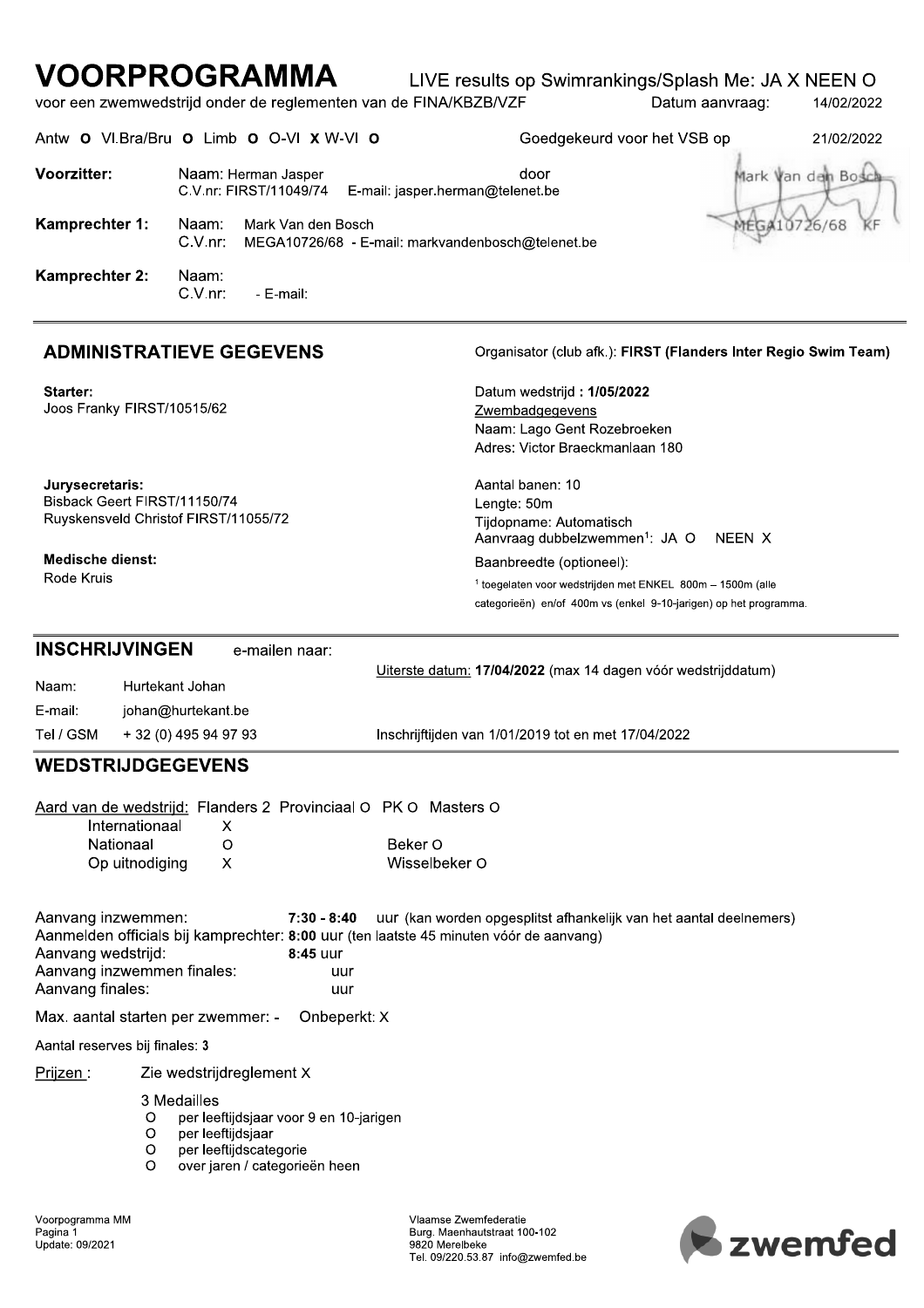### $\,$ NAAM VAN DE WEDSTRIJD : FIRST Swimmeeting 2022 zondag - voormiddag

| Wed.Nr. | Soort     | <b>Afstand</b>   | <b>Stiil</b> | Geslacht <sup>1</sup> | Leeftijden                 |
|---------|-----------|------------------|--------------|-----------------------|----------------------------|
| 11.     | Voorronde | 100m             | vrije slag   | Dames                 | $11 - 12 / 13 - 15 / 16 +$ |
| 12.     | Voorronde | 100 <sub>m</sub> | vrije slag   | Heren                 | $11 - 12 / 13 - 15 / 16 +$ |
| 13.     | Voorronde | 100 <sub>m</sub> | rugslag      | <b>Dames</b>          | $11 - 12 / 13 - 15 / 16 +$ |
| 14.     | Voorronde | 100 <sub>m</sub> | rugslag      | Heren                 | $11 - 12 / 13 - 15 / 16 +$ |
| 15.     | series    | 400m             | wisselslag   | Dames                 | $11 - 12 / 13 - 15 / 16 +$ |
| 16.     | series    | 400m             | wisselslag   | Heren                 | $11 - 12 / 13 - 15 / 16 +$ |

De gemelde duur van een pauze is een richtlijn en kan aangepast worden ifv timing door de kamprechter.

 $^\intercal$  Gemengd is enkel toegelaten voor 9 en 10-jarigen. Een gemengde aflossingsploeg (ook bij de 9 en 10 jarigen) moet steeds 2 zwemmers nebben van eik geslacht.

 $\mathbb{R}^2$ Het programma zai verschijnen op volgende website en op de website van de Zwemfed:

- X https://www.firstmeeting.be
- X www.swimrankings.net

## Categorie

- $-9$  en 10 jaar<br> $-6$ at A : 11 e
- Cat A : 11 en 12 jaar
- $\text{Cat } \mathbf{B}$ : 13 tot 15 jaar
- $\cdot$  Cat C : 16 jaar en ouder

 $\overline{\phantom{a}}$ Finales : 8 beste tijden van de 100 m wedstrijden

### Inschrijven met 50m - bad tijden

#### - Opgelet ! 400 m wisselsiag (wedstrijd 15 en 16) <u>inschrijvingen zonder tijd worden niet aanvaard.</u>

Startgelden:  $€ 7,00$  / start. Te storten op rekeningnummer BE76 8905 3407 8796 van FIRST met vermelding "Club + FIRST Swimmeeting 2022"

 $\mathbb{R}^2$ De regels i.v.m. COVID-19 zullen tijdig worden medegedeeld aan de clubs.

Lr wordt gewerkt met een vooraf samengestelde jury volgens de FINA/VZF sportreglementen zwemmen, deel II, punt 3.4. Het aantal opgegeven omclais wordt dus vastgesteid bij de inschrijving en dan vergeleken met het vereiste aantal. De geselecteerde jury wordt vooraf verwittigd en dient ook aanwezig te zijn op het vereiste tijdstip. Eventuele vervangingen gebeuren spontaan door de club/official zeif en worden in voorkomend geval onmiddellijk doorgegeven aan de wedstrijdorganisatie.

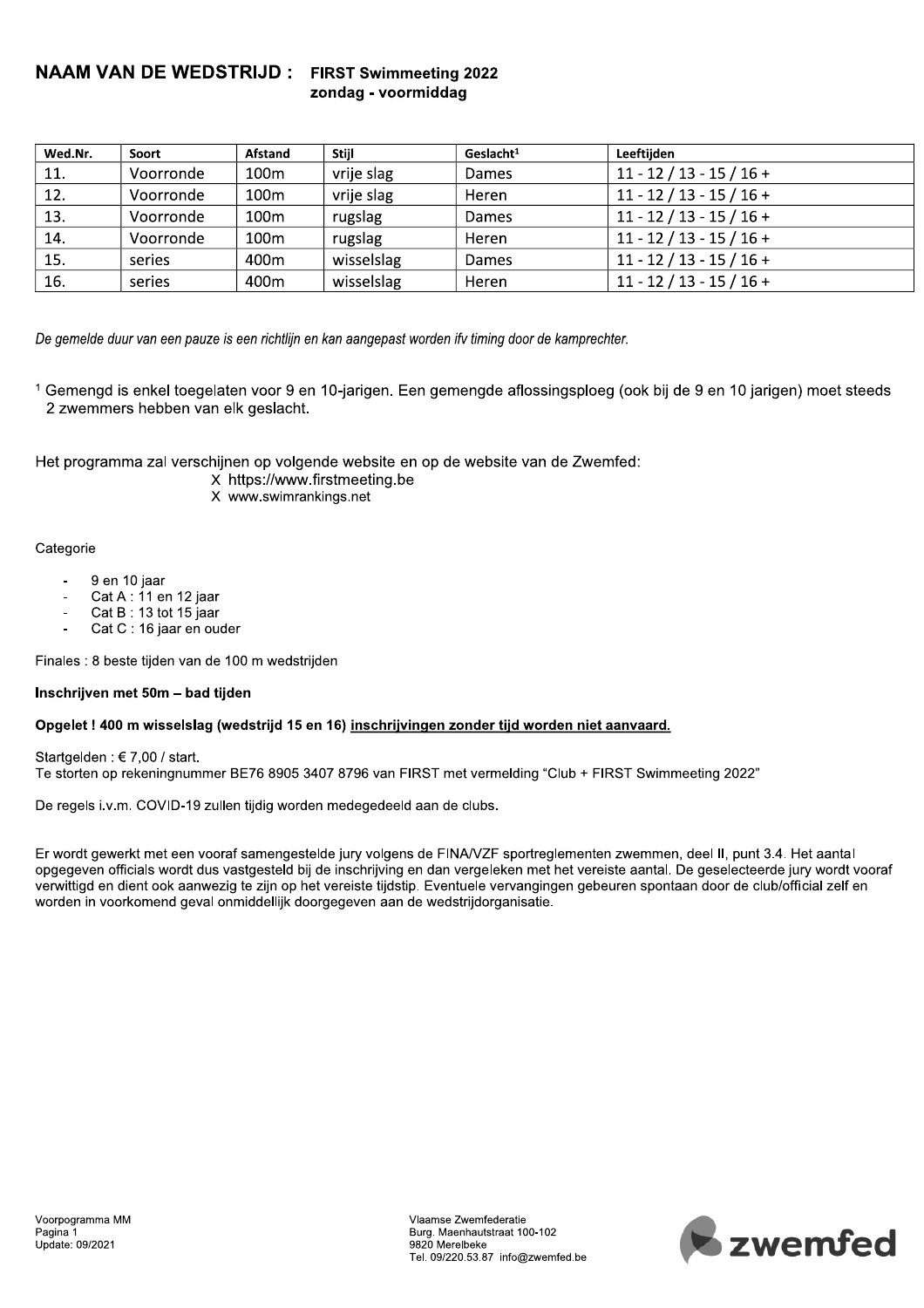## LIVE results op Swimrankings/Splash Me: JA X NEEN O

voor een zwemwedstrijd onder de reglementen van de FINA/KBZB/VZF Datum aanvraag: 14/02/2022

Antw O VI.Bra/Bru O Limb O O-VI X W-VI O

Goedgekeurd voor het VSB op

21/02/2022

| <b>Voorzitter:</b>                                                                         | Naam: Herman Jasper<br>C.V.nr: FIRST/11049/74                       | door<br>E-mail: jasper.herman@telenet.be                                                                                                                                    | Mark Van dan Bosch                                              |
|--------------------------------------------------------------------------------------------|---------------------------------------------------------------------|-----------------------------------------------------------------------------------------------------------------------------------------------------------------------------|-----------------------------------------------------------------|
| Kamprechter 1:                                                                             | Naam:<br>Mark Van den Bosch<br>$C.V.nr$ :                           | MEGA10726/68 - E-mail: markvandenbosch@telenet.be                                                                                                                           | MEGA10726/68                                                    |
| <b>Kamprechter 2:</b>                                                                      | Naam:<br>C.V.nr:<br>- E-mail:                                       |                                                                                                                                                                             |                                                                 |
|                                                                                            | <b>ADMINISTRATIEVE GEGEVENS</b>                                     |                                                                                                                                                                             | Organisator (club afk.): FIRST (Flanders Inter Regio Swim Team) |
| Starter:<br>Joos Franky FIRST/10515/62                                                     |                                                                     | Datum wedstrijd: 1/05/2022<br>Zwembadgegevens<br>Naam: Lago Gent Rozebroeken<br>Adres: Victor Braeckmanlaan 180                                                             |                                                                 |
| Jurysecretaris:<br>Bisback Geert FIRST/11150/74                                            | Ruyskensveld Christof FIRST/11055/72                                | Aantal banen: 8<br>Lengte: 50m<br>Tijdopname: Automatisch<br>Aanvraag dubbelzwemmen <sup>1</sup> : JA O                                                                     | NEEN X                                                          |
| <b>Medische dienst:</b><br>Rode Kruis                                                      |                                                                     | Baanbreedte (optioneel):<br><sup>1</sup> toegelaten voor wedstrijden met ENKEL 800m - 1500m (alle<br>categorieën) en/of 400m vs (enkel 9-10-jarigen) op het programma.      |                                                                 |
| <b>INSCHRIJVINGEN</b><br>Naam:                                                             | e-mailen naar:<br>Hurtekant Johan                                   | Uiterste datum: 17/04/2022 (max 14 dagen vóór wedstrijddatum)                                                                                                               |                                                                 |
| E-mail:<br>Tel / GSM                                                                       | johan@hurtekant.be<br>+ 32 (0) 495 94 97 93                         | Inschrijftijden van 1/01/2019 tot en met 17/04/2022                                                                                                                         |                                                                 |
| <b>WEDSTRIJDGEGEVENS</b>                                                                   |                                                                     |                                                                                                                                                                             |                                                                 |
| Internationaal                                                                             | Aard van de wedstrijd: Flanders 2 Provinciaal O PK O Masters O<br>X |                                                                                                                                                                             |                                                                 |
| Nationaal<br>Op uitnodiging                                                                | O<br>X                                                              | Beker O<br>Wisselbeker O                                                                                                                                                    |                                                                 |
| Aanvang inzwemmen:<br>Aanvang wedstrijd:<br>Aanvang inzwemmen finales:<br>Aanvang finales: | 14:15 uur<br>na wedstrijdnummer 22                                  | 13:00 - 14:10 uur (kan worden opgesplitst afhankelijk van het aantal deelnemers)<br>Aanmelden officials bij kamprechter: 13:30 uur (ten laatste 45 minuten vóór de aanvang) |                                                                 |
|                                                                                            | Max. aantal starten per zwemmer: -<br>Onbeperkt: X                  |                                                                                                                                                                             |                                                                 |
| Aantal reserves bij finales: 3                                                             |                                                                     |                                                                                                                                                                             |                                                                 |
| Prijzen:                                                                                   | Zie wedstrijdreglement X                                            |                                                                                                                                                                             |                                                                 |

3 Medailles

- per leeftijdsjaar voor 9 en 10-jarigen  $\circ$
- per leeftijdsjaar  $\circ$
- $\circ$ per leeftijdscategorie
- $\circ$ over jaren / categorieën heen

Vlaamse Zwemfederatie Burg. Maenhautstraat 100-102<br>9820 Merelbeke Tel. 09/220.53.87 info@zwemfed.be

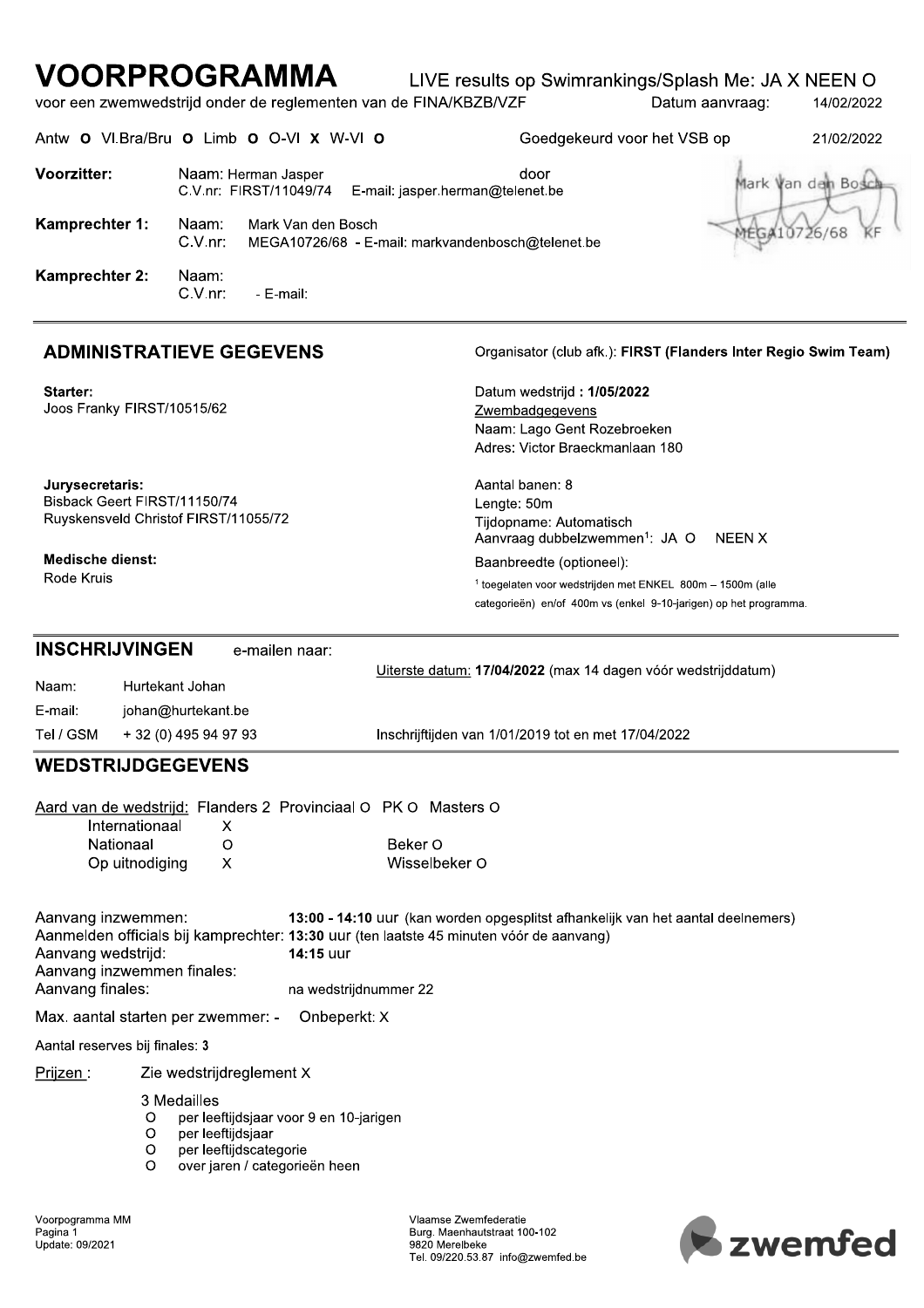#### $\overline{N}$ AAM VAN DE WEDSTRIJD : FIRST Swimmeeting 2022 zondag - namiddag

| Wed.Nr. | Soort  | Afstand          | <b>Stiil</b> | Geslacht <sup>1</sup> | Leeftijden                 |
|---------|--------|------------------|--------------|-----------------------|----------------------------|
| 17.     | series | 200 <sub>m</sub> | wisselslag   | Alle                  | 9/10/9/10                  |
| 18.     | series | 200 <sub>m</sub> | schoolslag   | Dames                 | $11 - 12 / 13 - 15 / 16 +$ |
| 19.     | series | 200 <sub>m</sub> | schoolslag   | Heren                 | $11 - 12 / 13 - 15 / 16 +$ |
| 20.     | series | 200 <sub>m</sub> | vlinderslag  | Dames                 | $11 - 12 / 13 - 15 / 16 +$ |
| 21.     | series | 200 <sub>m</sub> | vlinderslag  | Heren                 | $11 - 12 / 13 - 15 / 16 +$ |
| 22.     | series | 100 <sub>m</sub> | rugslag      | Alle                  | 9/10/9/10                  |
|         | Pauze  |                  |              |                       |                            |
| 11.     | Finale | 100 <sub>m</sub> | vrije slag   | Dames                 | $11 - 12 / 13 - 15 / 16 +$ |
| 12.     | Finale | 100m             | vrije slag   | Heren                 | $11 - 12 / 13 - 15 / 16 +$ |
| 13.     | Finale | 100 <sub>m</sub> | rugslag      | Dames                 | $11 - 12 / 13 - 15 / 16 +$ |
| 14.     | Finale | 100 <sub>m</sub> | rugslag      | Heren                 | $11 - 12 / 13 - 15 / 16 +$ |

De gemelde duur van een pauze is een richtlijn en kan aangepast worden ifv timing door de kamprechter.

 $^\intercal$  Gemengd is enkel toegelaten voor 9 en 10-jarigen. Een gemengde aflossingsploeg (ook bij de 9 en 10 jarigen) moet steeds *z* zwemmers nebben van eik geslacht.

 $\mathbf{r}$ Het programma zai verschijnen op volgende website en op de website van de Zwemfed:

X https://www.firstmeeting.be

X www.swimrankings.net

Categorie

- $-9$  en 10 jaar<br> $-6$ at A : 11 e
- Cat A : 11 en 12 jaar
- Cat B: 13 tot 15 jaar
- Cat C: 16 jaar en ouder

 $\mathbb{L}$ Finales : 8 beste tijden van de 100 m wedstrijden

#### Inschrijven met 50m - bad tijden

#### - Opgelet ! deelhame 9 jarigen : 1 wedstrijd (keuze wedstrijd 17 – 200 m wisselslag of wedstrijd 22 – 100 m rugslag)

Startgelden:  $€$  7,00 / start. Te storten op rekeningnummer BE76 8905 3407 8796 van FIRST met vermelding "Club + FIRST Swimmeeting 2022"

 $\mathbf{r}$ De regels I.V.m. COVID-19 zullen tijdig worden medegedeeld aan de clubs.

 $\pm$ r wordt gewerkt met een vooraf samengesteide jury volgens de FINA/VZF sportregiementen zwemmen, deel II, punt 3.4. Het aantal opgegeven officials wordt dus vastgesteid bij de inschrijving en dan verelstemente eantal. De geselecteerde jury wordt vooraf verwittigd en dient ook aanwezig te zijn op het vereiste tijdstip. Eventuele vervangingen gebeuren spontaan door de club/official zeif en worden in voorkomend geval onmiddellijk doorgegeven aan de wedstrijdorganisatie.

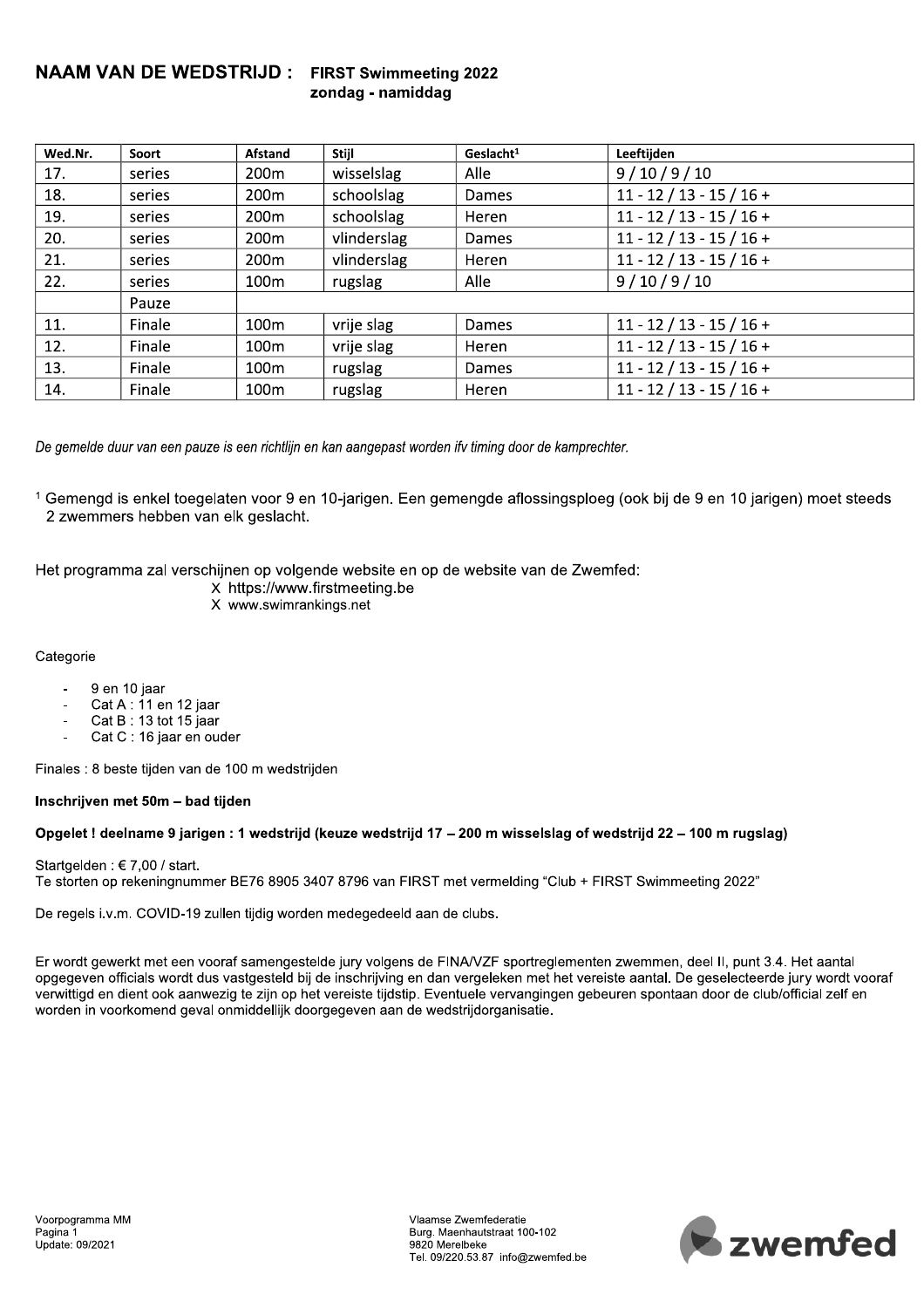

## **Flanders Inter Regio Swim Team v.z.w.**

Smalleheerweg 5 – 9041 OostakkerIBAN BE76 8905 3407 8795

BIC Code VDSPBE91

## **WEDSTRIJDREGLEMENT "FIRST – SWIMMEETING"**

- De "swimmeeting" valt onder de reglementen van de KBZB,de Vlaamse zwemfederatie en de FINA. De wedstrijd gaat door in het zwembad "Lago Gent Rozebroeken" – Victor Braeckmanlaan 180 - 9040 Sint-Amandsberg – 50 m bad - 10 zwembanen, elektronische tijdopname.
- Mogen deelnemen alle Belgische clubs alsook de buitenlandse clubs die door FIRST uitgenodigd worden.
- De clubs dienen het aantal officials op te geven volgens de reglementen van de Vlaamse zwemfederatie.
- De organisator heeft het recht om bij een teveel aan inschrijvingen of de tijdsduur zou overschreden worden de laatst toegestuurde inschrijvingen te weigeren. Eventueel het aantal reeksen op de 200 m wedstrijden te beperken of de bepalingen van de wedstrijd aan te passen indien de omstandigheden daarom vragen.
- De één start regel is van toepassing.
- **Er moet ingeschreven worden met 50 m–bad tijden 400 m wisselslag : inschrijvingen zonder tijd worden niet aanvaard**
- De zwemmers dienen zich tijdig naar de oproepkamer te begeven.
- De 8 beste tijden in de reeksen (100 m wedstrijden) zwemmen de finales (3 reserves) Forfaits kunnen gemeld worden tot 30 minuten na het oproepen en uithangen van de uitslag van de reeksen. Latere forfaits zullen beboet worden : € 50,00.
- Categorieën

9 en 10 jarigen (geboren in 2013 en 2012) Categorie A : 11 en 12 jarigen (geboren in 2011 en 2010) Categorie B : 13, 14 en 15 jarigen (geboren in 2009,2008 en 2007) Categorie C : vanaf 16 jaar (geboren in 2006 en ouder)

- Deelname aan de wedstrijden :
	- o 9 jarigen : max. 2 wedstrijden van 100m of 1 wedstrijd van 200m per sessie/dagdeel
	- o 10 jarigen : max. 1wedstrijd 100m en 200m of max. 2 wedstrijden van 100m per sessie/dagdeel
	- o vanaf de 11 jarigen : onbeperkt

Inschrijvingsgeld per start € 7,00 Te storten op rekeningnummer IBAN BE76 8905 3407 8795BIC Code VDSPBE91 met vermelding "naam club + FIRST Swimmeeting 2022" uiterlijk 25/04/2022.

**Sportsecretaris Hurtekant Johan** – Geraardsbergsesteenweg 140 – 9090 Melle 0495 94 97 93 johan@hurtekant.be